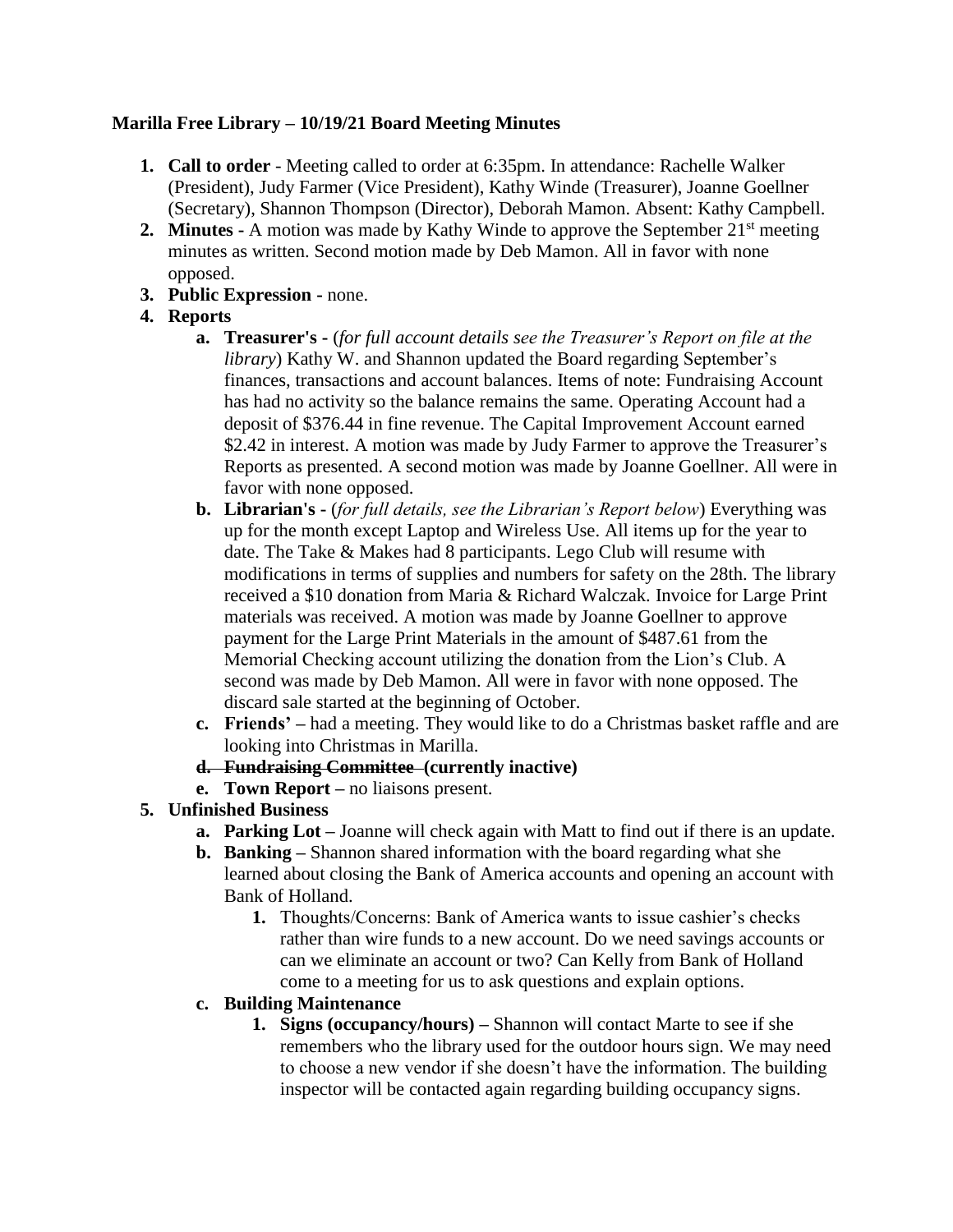- **2. Ladder -** Shannon researched a few ladder choices but will check with the caretaker Brian to see which option would best suit his needs.
- **3. Bookshelf –** there is no change. Just going to keep an eye on it for now.
- **4. Roof –** table until spring/fall when the Construction Grant is offered with the library system.

# **6. New Business**

- **a. Election of Officers -** The position of President, Vice President, Treasurer and Secretary ran unopposed. Secretary Joanne Goellner cast one ballot for Rachelle Walker as President, Judy Farmer as Vice-President, Kathy Winde as Treasurer and Joanne Goellner as Secretary. There were no new trustees or members so an oath of office was not necessary. Judy Farmer renewed her terms, now: 2021- 2026.
- **b. Building Maintenance –**
	- **1. Step Repair** Brian purchased mortar to repair the library step that was cracking/separating. A motion was made by Judy Farmer to approve payment of \$11.26 from the Operating Account to Brian for reimbursement for building maintenance. A second was made by Deb Mamon. All were in favor with none opposed.
	- **2. Lift –** the elevator stopped running. Company came out but could not fix the problem. They said it is repairable and will be back to check the wires. The lift still needs a  $3<sup>rd</sup>$  party inspection.

# **7. Other Business**

- **a. Payroll Report** no new payroll report.
- **b. Executive Session –** A motion was made by Deb Mamon with a second by Joanne Goellner for the Board to enter into Executive Session at 7:48pm to discuss a personnel matter. A motion was made by Judy Farmer to adjourn Executive Session at 7:57pm. A second was made by Kathy Winde. All were in favor with none opposed. No formal action was taken during Executive Session.

## **8. Next Meeting: 11/16/21 at 6:30 pm**

**9. Adjournment -** There being no further business to conduct, a motion to adjourn the meeting was made by Deb Mamon at 7:57pm with a second by Judy Farmer. All were in favor with none opposed.

Meeting Minutes Respectfully submitted, November 8<sup>th</sup> 2021, by Joanne Goellner, Secretary.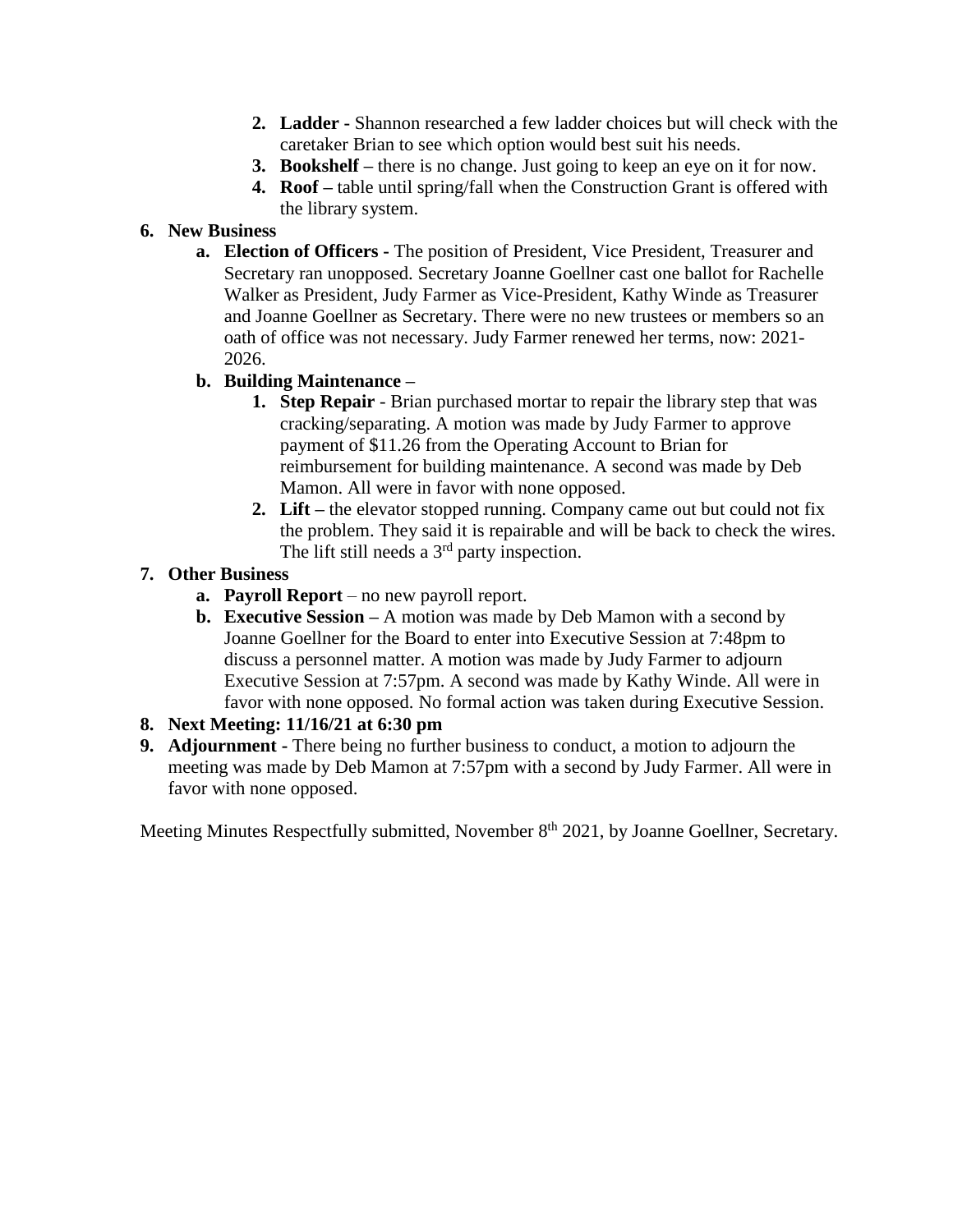#### **Librarians Report –** September 21, 2021

#### *Operating Budget*

#### *Receipts*

August Receipts: \$124.55 (\$97.20 Fines / \$8.85 Copies / \$17.50 Print) *Receipts year to date*: \$ 6,032.49 (includes \$4,755 System Appropriation and \$500 HDE from Capital Improv.) This represents fine/copy/print revenue. This year our revenue commitment is \$2,302.

### *Expenditures*

*August*: \$53.46 *Expenditures year to date:* \$3,048.58 (includes \$500 HDE from Capital Improv.) This year our expenditure allotment is \$5,600.

## *Circulation*

August was 2,483. This was down by 70 or -2.7% Year to date is 18,705. This is up by 5,050 or 37%

## *Computer Use*

August was 51. This was up by 8 or 18.6% Year to date is 357. This is up by 110 or 44.5%

## *Laptop Use*

August was 19. This was up by 1 Year to date is 94. This is up by 24

### *Wireless Usage*

August was 89. This was down by 2 or -2.2% Year to date is 777. This is up by 215 or 38.3%

### *Patron Count*

August was 1,217. This was up by 168 or 16% Year to date is 7,702. This is up by 2,159 or 39%

### *Summer 2021*

- **Tails and Tales**
- **Summer Reading Challenge** (formerly Independent Reading Program) **(30 Registered)**
- **Take and Make –** Giraffe **(15 participated)**
- **Scavenger Hunt –** Match the animals to their homes **(15 participated)**
- **In-Person Programs** (for 6-11 year olds)
	- o Socially Distanced, Masks, Each child will have own box with supplies
	- o Limited number of spots registration will be required
		- Lego Club Thursday, August 19th at 6 pm **(3 participated)**

### *Fall Programs*

- *Lego Club*  Thursday in October In-person
	- o Socially Distanced
	- o Limited number of spots registration will be required
	- o Masks
	- o Each child will have own box with supplies
- *Take and Makes*